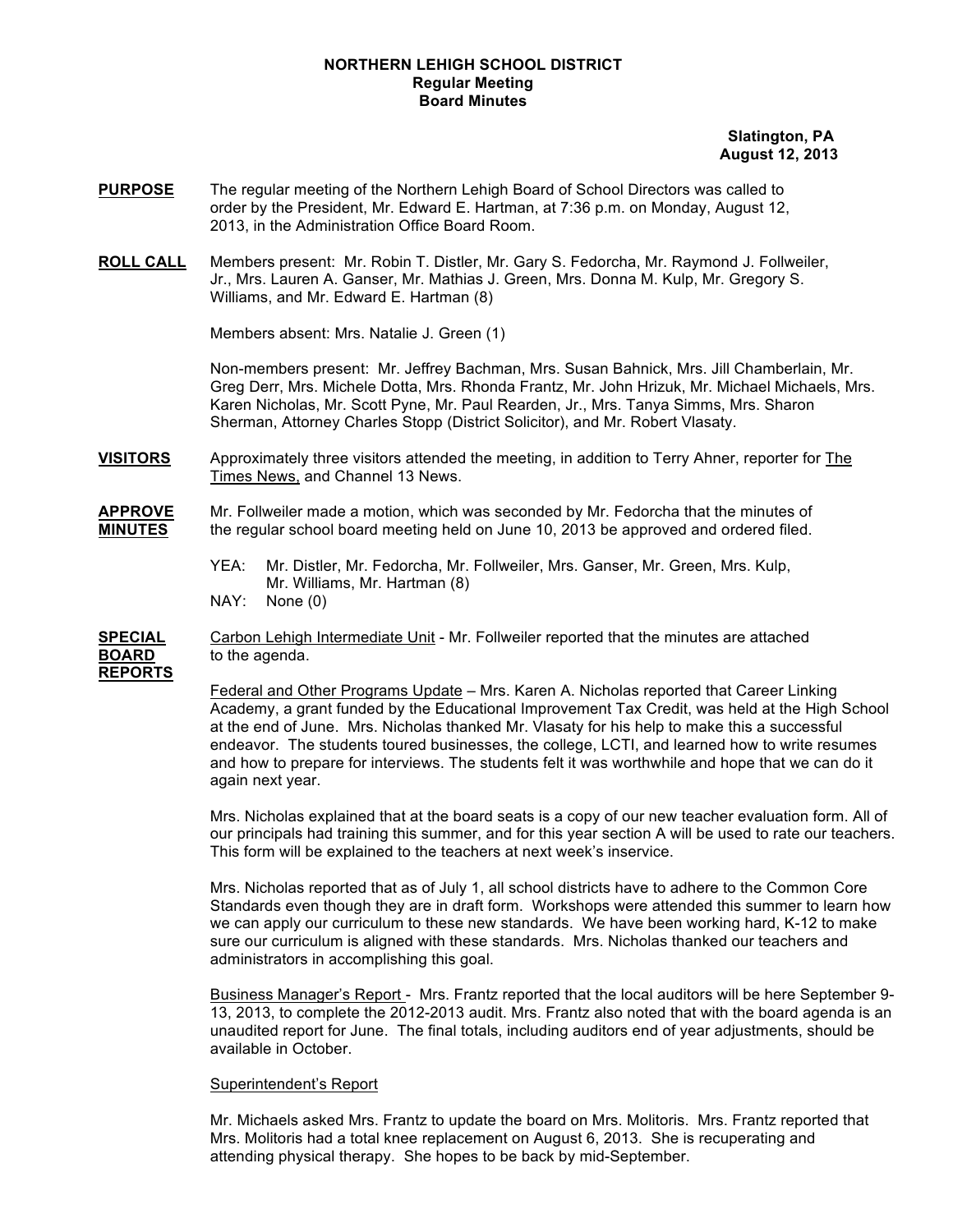| <b>SPECIAL</b><br><b>BOARD</b><br><b>REPORTS</b><br>(cont.) | Mr. Michaels noted that Schoolwide Positive Behavior Support training will be held again<br>tomorrow. This program will be implemented at Peters Elementary and the Middle School this<br>year. This is a district wide initiative. Mrs. Suzanne Mengel will be a trainer for the program.                                                                                                                                                  |                                                                                                                          |
|-------------------------------------------------------------|---------------------------------------------------------------------------------------------------------------------------------------------------------------------------------------------------------------------------------------------------------------------------------------------------------------------------------------------------------------------------------------------------------------------------------------------|--------------------------------------------------------------------------------------------------------------------------|
|                                                             | Mr. Michaels asked Mrs. Nicholas to give a brief synopsis of the administrative retreat held today.<br>Mrs. Nicholas announced that this summer, each principal read Discipline with Dignity and they<br>have formulated a plan to share these methods with their faculty. In addition, the administrative<br>team read the book, Wizards and Warriors, which is a book about leadership.                                                   |                                                                                                                          |
|                                                             | Mr. Michaels announced that a state mandated, unfunded, training will be held on Monday,<br>August 19, 2013 from 12pm – 3pm on Child Abuse Reporting Requirements for all district<br>employees as well as coaches. The bus drivers will be trained by Brandywine transportation.                                                                                                                                                           |                                                                                                                          |
|                                                             | This year, our principals will be stressing Discipline with Dignity techniques, curriculum and<br>monitoring the budget. It will be a tough year again financially. In addition, we will be monitoring<br>the hours worked by our part time staff in order to adhere to the PPACA guidelines.                                                                                                                                               |                                                                                                                          |
|                                                             | An executive session was held at 7:00 p.m. in the Administration Office Conference Room to<br>discuss personnel issues.                                                                                                                                                                                                                                                                                                                     |                                                                                                                          |
| <b>PERSONNEL</b>                                            | Mr. Williams thanked the Administration for all of the moves on the agenda tonight in order to be<br>budget friendly as well as to make sure the right people are in the right spots. Mr. Fedorcha<br>asked that Item K.4. be voted on separately. Mrs. Ganser made a motion, which was seconded<br>by Mr. Distler, that the Board of Education approves the following personnel items:                                                     |                                                                                                                          |
| Retirement<br>S.Karpiszin                                   | Accept the retirement resignation of Sharon Karpiszin from her position as Administrative<br>Secretary at Peters Elementary School to become effective at the end of the work day<br>March 17, 2014. Mrs. Karpiszin will be retiring from the Northern Lehigh School<br>District after 24 years of service. She requests that all applicable benefits to which<br>she is entitled be granted upon the implementation of her retirement.     |                                                                                                                          |
| Retirement<br>A.Snyder                                      | Accept the retirement resignation of Audrey Snyder from her position as<br>Administrative Secretary at Slatington Elementary School to become effective December<br>31, 2013. Mrs. Snyder will be retiring from the Northern Lehigh School District after 47<br>years of service. She requests that all applicable benefits to which she is entitled be<br>granted upon the implementation of her retirement.                               |                                                                                                                          |
| Retirement<br>K. Tschudy                                    | Accept the retirement resignation of Kathy Sue Tschudy from her position as Administrative<br>Secretary to the Assistant Superintendent to become effective at the end of the work<br>day October 16, 2013. Mrs. Tschudy will be retiring from the Northern Lehigh School<br>District after 8 years of service. She requests that all applicable benefits to which she<br>is entitled be granted upon the implementation of her retirement. |                                                                                                                          |
| Retirement<br>K. Williams                                   | Accept the retirement resignation of Kim Williams from her position as Licensed Practical<br>Nurse at Slatington Elementary School effective July 29, 2013. Mrs. Williams will be retiring<br>from Northern Lehigh School District after 5 years of service.                                                                                                                                                                                |                                                                                                                          |
| Resignation<br>V. Ambrose                                   | Accept the resignation of Valerie Ambrose from her position as Sixth Grade Teacher<br>at Slatington Elementary School effective June 19, 2013. Mrs. Ambrose will be<br>relocating due to a job opportunity for her husband.                                                                                                                                                                                                                 |                                                                                                                          |
| Resignation<br>L. Keglovitz                                 | Accept the resignation of Lauren Keglovitz from her position as Spanish Teacher at the<br>High School effective July 1, 2013. Ms. Keglovitz has accepted a position at another<br>school district.                                                                                                                                                                                                                                          |                                                                                                                          |
| Administrative<br>Transfer<br>Instructional                 | Amanda Beer<br>From:<br>To:<br>No change in salary<br>Salary:<br>August 19, 2013<br>Effective:                                                                                                                                                                                                                                                                                                                                              | 4 <sup>th</sup> Grade Teacher Slatington Elementary School<br>5 <sup>th</sup> Grade Teacher Slatington Elementary School |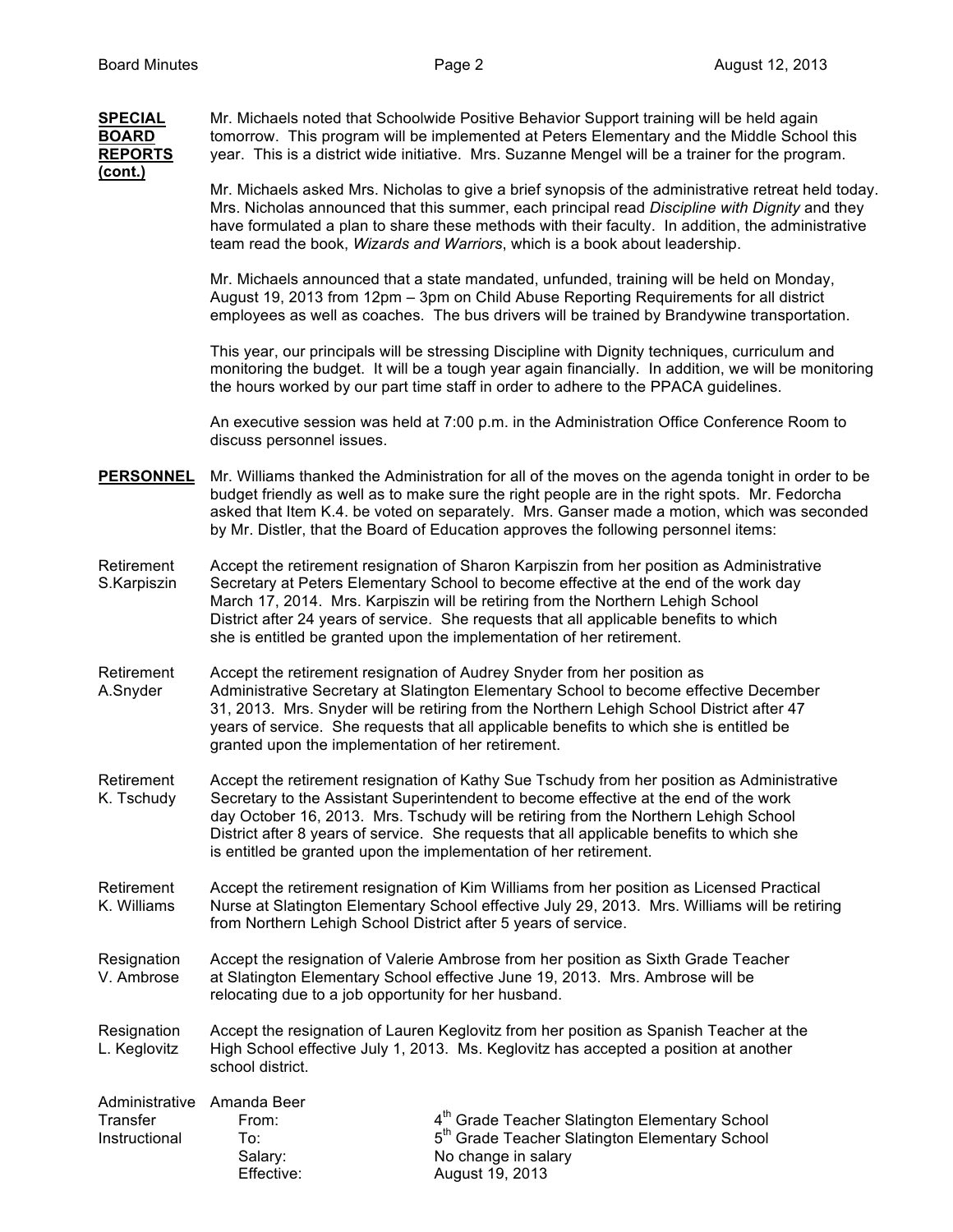| <b>PERSONNEL</b><br>(cont.) | Susan Beil<br>From:     | 6 <sup>th</sup> Grade Special Education Teacher Slatington                                  |
|-----------------------------|-------------------------|---------------------------------------------------------------------------------------------|
|                             |                         | <b>Elementary School</b>                                                                    |
|                             | To:<br>Salary:          | Slatington Elementary Emotional Support Teach<br>No change in salary                        |
|                             | Effective:              | August 19, 2013                                                                             |
|                             | <b>Rick Eckhart</b>     |                                                                                             |
|                             | From:                   | Middle School Art Teacher                                                                   |
|                             | To:                     | Middle School and 6 <sup>th</sup> Grade Art Teacher                                         |
|                             | Salary:<br>Effective:   | No change in salary<br>August 19, 2013                                                      |
|                             | Shawn Green             |                                                                                             |
|                             | From:<br>To:            | Kindergarten Specials Teacher                                                               |
|                             | Salary:                 | Elementary School Librarian<br>No change in salary                                          |
|                             | Effective:              | August 19, 2013                                                                             |
|                             | Alice Lieberman         |                                                                                             |
|                             | From:<br>To:            | Secondary ESL Teacher<br>District Wide ESL Teacher                                          |
|                             | Salary:                 | No change in salary                                                                         |
|                             | Effective:              | August 19, 2013                                                                             |
|                             | <b>Thomas Mertus</b>    |                                                                                             |
|                             | From:<br>To:            | <b>Elementary ESL Teacher</b><br>6 <sup>th</sup> Grade Special Education Teacher Slatington |
|                             |                         | <b>Elementary School</b>                                                                    |
|                             | Salary:                 | No change in salary                                                                         |
|                             | Effective:              | August 19, 2013                                                                             |
|                             | Kayla Perkowski         |                                                                                             |
|                             | From:<br>To:            | <b>Special Education Aide</b><br>Middle School Emotional Support Teacher                    |
|                             | Salary:                 | \$45,200 (Step 1 Bachelors on the 2013-2014 CBA                                             |
|                             | Effective:              | Salary Schedule)<br>August 19, 2013                                                         |
|                             |                         |                                                                                             |
|                             | Michelle Raber<br>From: | Middle School Health & Physical Education Teacher                                           |
|                             | To:                     | Middle School and 6 <sup>th</sup> Grade Physical Education                                  |
|                             |                         | Teacher                                                                                     |
|                             | Salary:                 | No change in salary                                                                         |
|                             | Effective:              | August 19, 2013                                                                             |
|                             | Camille Vernarr         |                                                                                             |
|                             | From:<br>To:            | <b>Elementary Band Teacher</b><br>Half Time Elementary Band Teacher and Half Time           |
|                             |                         | Kindergarten Specials Teacher                                                               |
|                             | Salary:                 | No change in salary                                                                         |
|                             | Effective:              | August 19, 2013                                                                             |
|                             | Amy Zeiser<br>From:     |                                                                                             |
|                             | To:                     | <b>MS Emotional Support Teacher</b><br><b>HS Learning Support Teacher</b>                   |
|                             | Salary:                 | No change in salary                                                                         |
|                             | Effective:              | August 19, 2013                                                                             |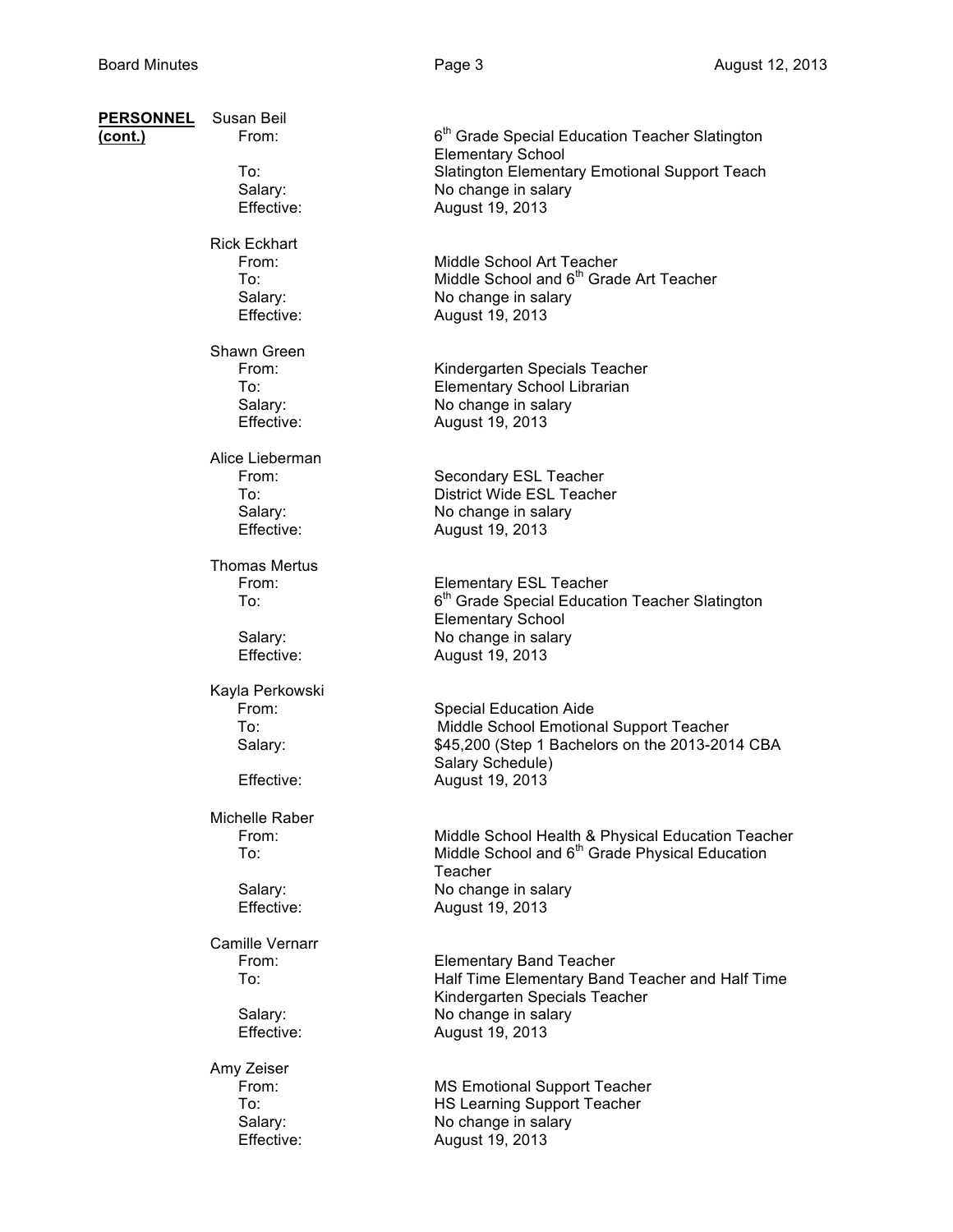| <b>PERSONNEL</b><br>(cont.)<br>Administrative Karen Beltz<br>Transfer<br>Non-Instruct-<br>ional | From:<br>To:<br>Salary:<br>Effective:                                                                            | <b>District Office Clerk Typist</b><br>Administrative Secretary Slatington Elementary School<br>\$38,650 (prorated for the 2013-2014 school year)<br>August 19, 2013                                                                                                                                                                                                                                                              |                                                                                      |
|-------------------------------------------------------------------------------------------------|------------------------------------------------------------------------------------------------------------------|-----------------------------------------------------------------------------------------------------------------------------------------------------------------------------------------------------------------------------------------------------------------------------------------------------------------------------------------------------------------------------------------------------------------------------------|--------------------------------------------------------------------------------------|
|                                                                                                 | Kathleen Reese<br>From:<br>To:<br>Salary:<br>Effective:                                                          | <b>Clerical Secretary Guidance Office</b><br>Administrative Secretary Peters Elementary School<br>\$38,150 (prorated for the 2013-2014 school year)<br>August 19, 2013                                                                                                                                                                                                                                                            |                                                                                      |
| Appointment<br>Instructional<br>A. Eckert                                                       | <b>Ashlie Eckert</b><br>Assignment:<br>Salary:<br>Effective:                                                     | <b>Temporary Professional Employee</b><br>High School Spanish Teacher replacing Lauren<br>Keglovitz who resigned.<br>\$45,200 (Step 1 Bachelors on the 2013-2014 CBA Salary<br>Schedule)<br>August 19, 2013                                                                                                                                                                                                                       |                                                                                      |
| <b>TVR</b><br>S.Jonkman                                                                         | Steven Jonkman<br>Assignment:<br>Salary:<br>Effective:<br><b>Termination Date:</b>                               | <b>Temporary Vacancy Replacement</b><br>Slatington/Peters Elementary Music Teacher<br>replacing an employee on uncompensated leave<br>\$45,200 prorated (Step 1 Bachelors on the 2013-2014<br><b>CBA Salary Schedule)</b><br>August 19, 2013<br>On or about January 22, 2014                                                                                                                                                      |                                                                                      |
| Salary<br>Adjustments                                                                           | 2014 school year:<br>Lisa Colicigno<br>From:<br>To:                                                              | Acknowledge the following teachers who have completed the requirements per the<br>Collective Bargaining Agreement that would entitle them to a salary increase for the 2013-<br>Step 6B<br>Step 6B+24                                                                                                                                                                                                                             |                                                                                      |
|                                                                                                 | Michael Strohl<br>From:<br>To:                                                                                   | Step 4B<br>Step 4B+24                                                                                                                                                                                                                                                                                                                                                                                                             |                                                                                      |
| Family<br>Medical<br>Leave                                                                      |                                                                                                                  | Approve the request of employee #6666 to take a Family Medical Leave beginning on<br>August 19, 2013, for the birth of her first child. Employee will be using five (5)<br>accumulated sick days and three (3) personal days and upon exhaustion of sick days<br>and personal days, she is requesting a four week family medical leave. Employee plans<br>to return to her current teaching position on September 30, 2013.       |                                                                                      |
| Rescind<br>Co-Curricular<br>Appointment                                                         |                                                                                                                  | Rescind the appointment of Adam Stofko in the amount of \$1,422.41 from his position<br>as Assistant Boy's Soccer coach - shared stipend, for the 2013-2014 school year<br>which was originally approved at the January 14, 2013 board meeting.<br>Rescind the appointment of Eric Schmidt in the amount of \$1,422.41 from his position<br>as Assistant Boy's Soccer coach - shared stipend, for the 2013-2014 school year which |                                                                                      |
| Co-Curricular<br>Appointments<br>2013-2014                                                      | Susan Bachman<br><b>Christopher Barnes</b><br>Susan Bowser<br>David Carroll<br>David Carroll<br>Elizabeth Chunko | was originally approved at the January 14, 2013 board meeting.<br><b>Elementary Scholastic Scrimmage</b><br><b>MS Newspaper Advisor</b><br>MS Jr. Ntl. Honor Society Adv (Shared \$426.72) \$<br>Senior High Band Advisor<br><b>MS Band Director</b><br>Senior Class Advisor                                                                                                                                                      | 448.24<br>\$<br>\$<br>468.92<br>142.24<br>\$4,853.51<br>710.26<br>\$<br>650.50<br>\$ |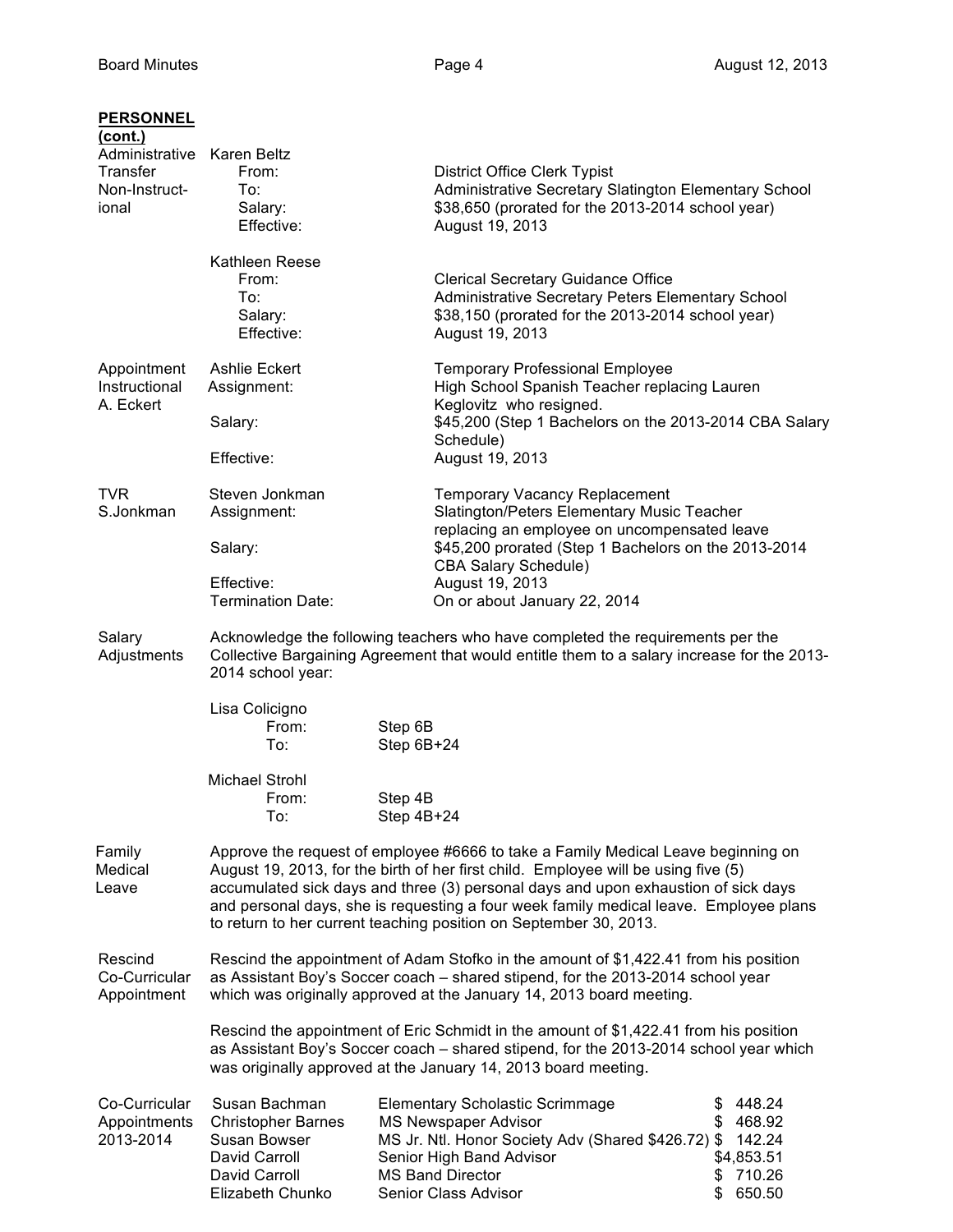| <b>PERSONNEL</b> | Theresa Cinicola                           | Sophomore Class Advisor                                                                  | \$<br>650.50         |
|------------------|--------------------------------------------|------------------------------------------------------------------------------------------|----------------------|
| <u>(cont.)</u>   | Scott DeLong                               | Debate Advisor                                                                           | \$1,420.54           |
|                  | Scott DeLong                               | <b>National Honor Society</b>                                                            | 506.84<br>\$         |
|                  | <b>Rick Eckhart</b>                        | MS Jr. Ntl. Honor Society Adv (Shared \$426.72) \$                                       | 142.24               |
|                  | Renee Evans                                | Sr. High Fall Intramurals - Tennis                                                       | 829.81<br>\$         |
|                  | Renee Evans                                | Sr. High Spring Intramurals - Tennis                                                     | \$829.81             |
|                  | <b>Julie Everett</b>                       | Sophomore Class Advisors                                                                 | 650.50               |
|                  | <b>Kimberly Filipovits</b>                 | Middle School Yearbook Advisor                                                           | \$                   |
|                  | 829.81                                     |                                                                                          |                      |
|                  | Kelly Follweiler                           | Freshman Class Advisor                                                                   | 644.07<br>\$         |
|                  | <b>Scott Gerould</b>                       | <b>Assistant Track Coach</b>                                                             | \$2,990.49           |
|                  | Jason Graver                               | MS Jr. Ntl. Honor Society Adv (Shared \$426.72) \$                                       | 142.24               |
|                  | <b>Manny Guedes</b>                        | MS Spring Intramurals - Weightlifting                                                    | 829.81<br>\$         |
|                  | Stephen Hluschak                           | <b>Assistant Baseball Coach</b>                                                          | \$2,990.49           |
|                  | Stephen Hluschak                           | Sr. High Winter Intramurals - Weightlifting                                              | 829.81<br>\$         |
|                  | Patricia Ingles                            | Senior Class Advisor                                                                     | \$<br>650.50         |
|                  | Steven Jonkman                             | Elementary Chorus (Shared \$606.84)                                                      | \$<br>303.42         |
|                  | Andrew Kern                                | Middle School Web Page Advisor                                                           | 415.34<br>\$         |
|                  | Gregory King                               | Assistant Baseball Coach (JV)                                                            | \$2,990.49           |
|                  | Michael Lehtonen                           | Sr. High Winter Intramurals - Winter Track                                               | \$829.81             |
|                  | Michael Lehtonen                           | <b>Head Track Coach</b>                                                                  | \$4,723.23           |
|                  | Alice Lieberman                            | Academic Challenge Eight Advisor                                                         | \$448.24             |
|                  | Derek Long                                 | <b>Assistant Track Coach</b>                                                             | \$2,990.49           |
|                  | David Oertner                              | <b>Assistant Track Coach</b>                                                             | \$2,990.49           |
|                  | Erv Prutzman                               | Head Baseball Coach                                                                      | \$4,723.23           |
|                  | Michelle Raber                             | <b>MS Fall Intramural Net Sports</b>                                                     | \$829.81             |
|                  | Michelle Raber                             | MS Spring Intramural Net Sports                                                          | \$829.81<br>\$829.81 |
|                  | Michelle Raber<br><b>Rachel Reiter</b>     | <b>MS Winter Intramural CPR</b><br><b>MS Chorus Advisor</b>                              | \$710.26             |
|                  | Rachel Reiter                              | Senior High Chorus Advisor                                                               | \$1,775.67           |
|                  | Gina Rotondo                               | <b>Student Council</b>                                                                   | \$2,129.66           |
|                  | MaryAnne S.-Mattiola                       | <b>Junior Class Advisor</b>                                                              | \$650.50             |
|                  | MaryAnne S.-Mattiola                       | Yearbook Advisor                                                                         | \$2,469.86           |
|                  | Nicholas Sander                            | <b>Fall Play Director</b>                                                                | \$1,511.33           |
|                  | Nicholas Sander                            | <b>Spring Musical Director</b>                                                           | \$2,843.37           |
|                  | Eric Schmidt                               | Freshman Class Advisor                                                                   | 644.07<br>S.         |
|                  | Eric Schmidt                               | Assistant Boy's Soccer Coach                                                             | \$2,844.82           |
|                  | Stephen Shuey                              | Junior Class Advisor                                                                     | 650.50<br>\$         |
|                  | <b>Anthony Thomas</b>                      | Sr. High Fall Intramurals - Basketball                                                   | 829.81<br>\$         |
|                  | Joseph Tout                                | Sr. High Spring Intramurals - Weightlifting                                              | \$829.81             |
|                  | Joseph Tout                                | Sr. High Winter Intramurals - Weightlifting                                              | \$829.81             |
|                  | Denise Turoscy                             | Scholastic Scrimmage Advisor - HS                                                        | \$829.81             |
|                  | Denise Turoscy                             | Newspaper Advisor - HS                                                                   | \$1,865.33           |
|                  | Randall Utsch                              | Majorette/Band Advisor                                                                   | \$2,129.66           |
|                  | <b>Camille Vernarr</b>                     | <b>Elementary Band Advisor</b>                                                           | \$809.12             |
|                  | Amy Zeiser                                 | Middle School Student Council Advisor                                                    | \$1,281.47           |
| Co-Curricular    | Kyle Bender*                               | <b>Assistant Cross Country Coach</b>                                                     |                      |
| Volunteers       | <b>Chris Bennett</b>                       | <b>Assistant Baseball Coach</b>                                                          |                      |
| 2013-2014        | Kyle Follweiler                            | <b>Assistant Baseball Coach</b>                                                          |                      |
|                  | Joseph Seremula*                           | <b>Assistant Baseball Coach</b>                                                          |                      |
|                  | Mike Hofmann, Jr.                          | <b>Assistant Track Coach</b>                                                             |                      |
|                  | <b>Megan Howells</b>                       | <b>Assistant Cheering Coach</b>                                                          |                      |
|                  | Katrina Wehr                               | <b>Assistant Track Coach</b>                                                             |                      |
|                  | *Pending Verification of Missing Documents |                                                                                          |                      |
| Assistant        |                                            | Approve the appointment of Joseph Tout as Assistant Athletic Director for the 2013-      |                      |
| Athletic         |                                            | 2014 school year at a stipend of \$3,500.00. He will assist the Athletic Director in all |                      |

Director Athletic Director duties and responsibilities and will be responsible for athletic fund-J. Tout raising activities.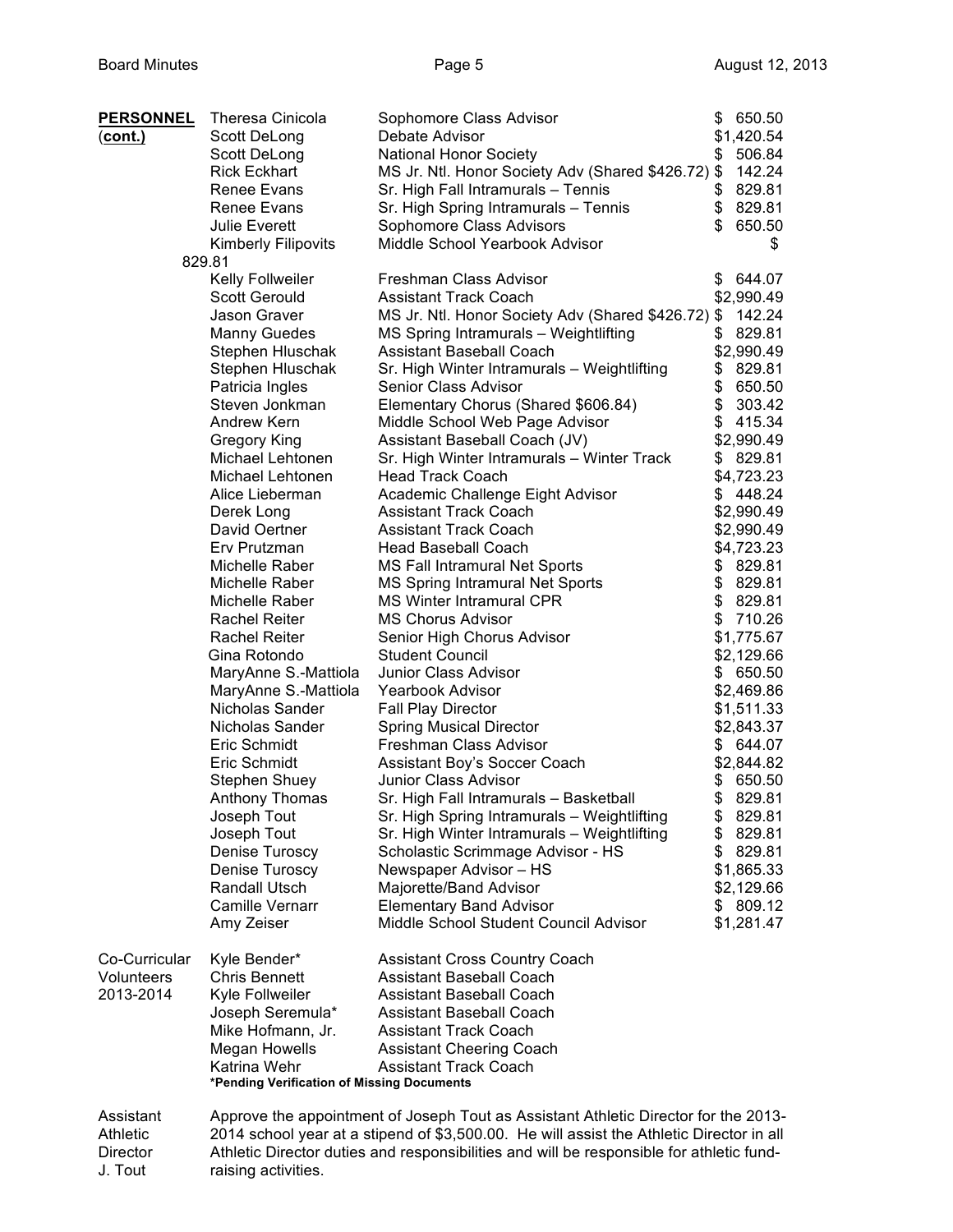.

| <b>PERSONNEL</b><br>(cont.)<br>HS Webpage<br>Maintenance<br>A.Kern | Approve a stipend in the amount of \$500.00 for Mr. Andrew Kern for High School website<br>maintenance and working with students during the 2013-2014 school year. Mr. Kern has<br>constant contact with teachers, secretaries, and administrators in an effort to update the<br>website on a daily basis with the latest information, handouts, and scheduled events.<br>Stipend to be funded by the High School Student Activities Fund. |
|--------------------------------------------------------------------|--------------------------------------------------------------------------------------------------------------------------------------------------------------------------------------------------------------------------------------------------------------------------------------------------------------------------------------------------------------------------------------------------------------------------------------------|
| District Web<br>site Maint-<br>enance<br>A.Kern                    | Approve a stipend in the amount of \$1,000.00 for Mr. Andrew Kern for maintenance and<br>updates of the district website during the 2013-2014 school year. Stipend to be funded<br>by superintendent's budget.                                                                                                                                                                                                                             |
| Peters Web-<br>Site Maint-<br>enance<br>J. Bashore                 | Approve a stipend in the amount of \$500.00 for Ms. Janet Bashore for maintenance<br>and updates of the Peters Elementary website during the 2013-2014 school year.<br>Stipend to be funded by Peters Elementary principal's discretionary account.                                                                                                                                                                                        |

Game Workers Approve the following list of people as Game Workers for the 2013-2014 school year. 2013-2014 Game Workers consist of ticket sellers and takers, game announcers, scoreboard operators, timers, field judges, scorekeepers. Rate of pay is consistent with the rates approved on the 2013-2014 Supplementary Personnel Salary Schedule.

Terry Bowman Jennifer Butz **Elizabeth Case** Eric DeAntonis Scott DeLong Alden Farber Rhonda Frantz Deb Frohnheiser Scott Gerould Stephen Haas Bobby Herzog Mike Hofmann Patricia Jones **Greg King** Mike Lehtonen Vonda Lorson Steve Martinez Michael Mengel Sherri Molitoris Kathy Nowlin Erv Prutzman Kathleen Reese Nancy Rehrig Nicholas Sander Paula Seiler Joe Tout Jim Yadush

Senior High Approve to appoint Candice Saville as the Administrative Detention Supervisor in the senior Administrative high school. She will work Tuesday and Thursday from 2:30 p.m. to 4:00 p.m. throughout the Detention 2013-2014 school year that warrants detention coverage. Salary will be \$20.00 per hour Supervisor worked. C.Saville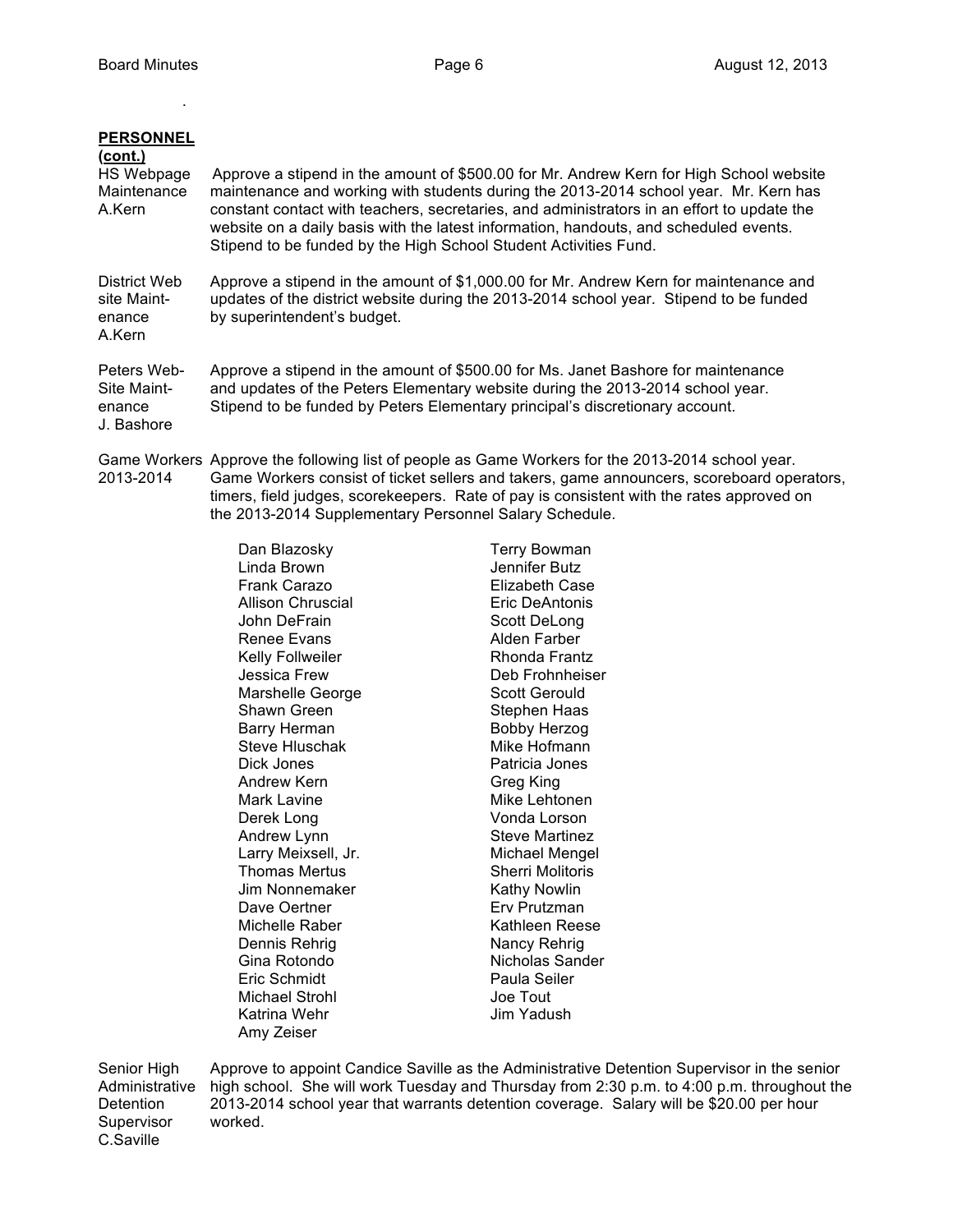| <b>PERSONNEL</b><br>(cont.)<br>Middle<br>School<br>Administrative<br><b>Detention</b><br>D. Knerr<br>D. Tulio | coverage. Salary will be \$20.00 per hour worked.                                                                                                                                                                                                                                                                                                                                                                                                                                                                                                                                                                                        |                                  | Approve to appoint Debra Knerr and Dawn Tulio as Administrative Detention Supervisors in<br>the middle school. Mrs. Knerr will cover the Monday detentions from 2:20 p.m. to 3:20 p.m.<br>and Mrs. Tulio will cover the Wednesday detentions from 2:20 p.m. to 3:30 p.m. They will work<br>throughout the 2013-2014 school year on Mondays and Wednesdays that warrants detention                                                                                                                                                                                                                                                                                                                        |
|---------------------------------------------------------------------------------------------------------------|------------------------------------------------------------------------------------------------------------------------------------------------------------------------------------------------------------------------------------------------------------------------------------------------------------------------------------------------------------------------------------------------------------------------------------------------------------------------------------------------------------------------------------------------------------------------------------------------------------------------------------------|----------------------------------|----------------------------------------------------------------------------------------------------------------------------------------------------------------------------------------------------------------------------------------------------------------------------------------------------------------------------------------------------------------------------------------------------------------------------------------------------------------------------------------------------------------------------------------------------------------------------------------------------------------------------------------------------------------------------------------------------------|
| Saturday<br><b>Detention</b><br>Monitor<br>C.Saville                                                          | Approve to appoint Candice Saville as the Secondary Saturday Detention Monitor for the<br>the middle school and senior high school for the 2013-2014 school year, working 3 hours every<br>Saturday that warrants detention coverage. Salary will be \$20.00 per hour worked.                                                                                                                                                                                                                                                                                                                                                            |                                  |                                                                                                                                                                                                                                                                                                                                                                                                                                                                                                                                                                                                                                                                                                          |
| Substitute<br><b>Detention</b><br>Supervisor                                                                  | Approve to appoint the following list of people as Substitute Secondary Detention Monitors for<br>the senior high school for the 2013-2014 school year. Work will be on an as needed basis and<br>compensation will be at a salary of \$20.00 per hour worked.                                                                                                                                                                                                                                                                                                                                                                           |                                  |                                                                                                                                                                                                                                                                                                                                                                                                                                                                                                                                                                                                                                                                                                          |
|                                                                                                               | <b>Renee Evans</b><br>Patricia Ingles<br>Patricia Jones                                                                                                                                                                                                                                                                                                                                                                                                                                                                                                                                                                                  | Michael Lehtonen<br>Ellen Yenser |                                                                                                                                                                                                                                                                                                                                                                                                                                                                                                                                                                                                                                                                                                          |
| Substitute<br>Saturday<br>Detention<br>Monitor                                                                | \$20.00 per hour worked.                                                                                                                                                                                                                                                                                                                                                                                                                                                                                                                                                                                                                 |                                  | Approve to appoint the following list of people as Substitute Secondary Saturday Detention<br>Monitors for the middle school and senior high school for the 2013-2014 school year, working as<br>a substitute for 3 hours every Saturday that warrants substitute detention coverage. Salary will                                                                                                                                                                                                                                                                                                                                                                                                        |
|                                                                                                               | <b>Kelly Follweiler</b><br>Patricia Ingles<br>Patricia Jones                                                                                                                                                                                                                                                                                                                                                                                                                                                                                                                                                                             |                                  |                                                                                                                                                                                                                                                                                                                                                                                                                                                                                                                                                                                                                                                                                                          |
| Professional<br>Contracts                                                                                     |                                                                                                                                                                                                                                                                                                                                                                                                                                                                                                                                                                                                                                          |                                  | According to Article II - 1108, subsection (b) of the School Code: "a temporary professional<br>employee, initially employed by a school district on or after June 30, 1996, whose work has<br>been certified by the district superintendent to the secretary of the school district, during the<br>last four (4) month of the third year of such service, as being satisfactory, shall thereafter be a<br>"professional employee" within the meaning of this article." Therefore, it is recommended to<br>approve "professional employee" status as per the school code for the following teachers,<br>who have satisfactorily completed three years of service to the Northern Lehigh School District: |
|                                                                                                               | Elizabeth Chunko<br>Lauren Keglovitz                                                                                                                                                                                                                                                                                                                                                                                                                                                                                                                                                                                                     | Gina Rotondo<br>Nicholas Sander  | Lauren Schuster                                                                                                                                                                                                                                                                                                                                                                                                                                                                                                                                                                                                                                                                                          |
| Substitute-<br>Instructional                                                                                  |                                                                                                                                                                                                                                                                                                                                                                                                                                                                                                                                                                                                                                          |                                  | Approve the following substitute teachers for the 2013-2014 school year at the 2013-2014<br>substitute teacher rates as approved on the Supplementary Personnel Salary Schedule:                                                                                                                                                                                                                                                                                                                                                                                                                                                                                                                         |
|                                                                                                               | Jennifer Balliet - Elementary<br>Thomas Battista - Health & Physical Education<br>Janet Brostedt - Elementary<br>Erin Charnick - Elementary & Special Education<br>Jenimida Christiansen* - Social Studies<br>Lisa Cox - English, Special Education, Library & Art<br>Christine DeLong - Elementary & Special Education<br>Katie Fluke - Elementary<br>Mary Frank - Art K-12 & ESL<br>Cynthia Fritzinger - Elementary<br>Laura Gregson* - Elementary<br>Ricky Guth - Citizenship<br>Michele Harrison* - Elementary & Reading Specialist<br>Robin Hersh - Early Childhood Education<br>Steven Jonkman - Music<br>Dawn Kemery - Elementary |                                  |                                                                                                                                                                                                                                                                                                                                                                                                                                                                                                                                                                                                                                                                                                          |

Katherine Kern – Elementary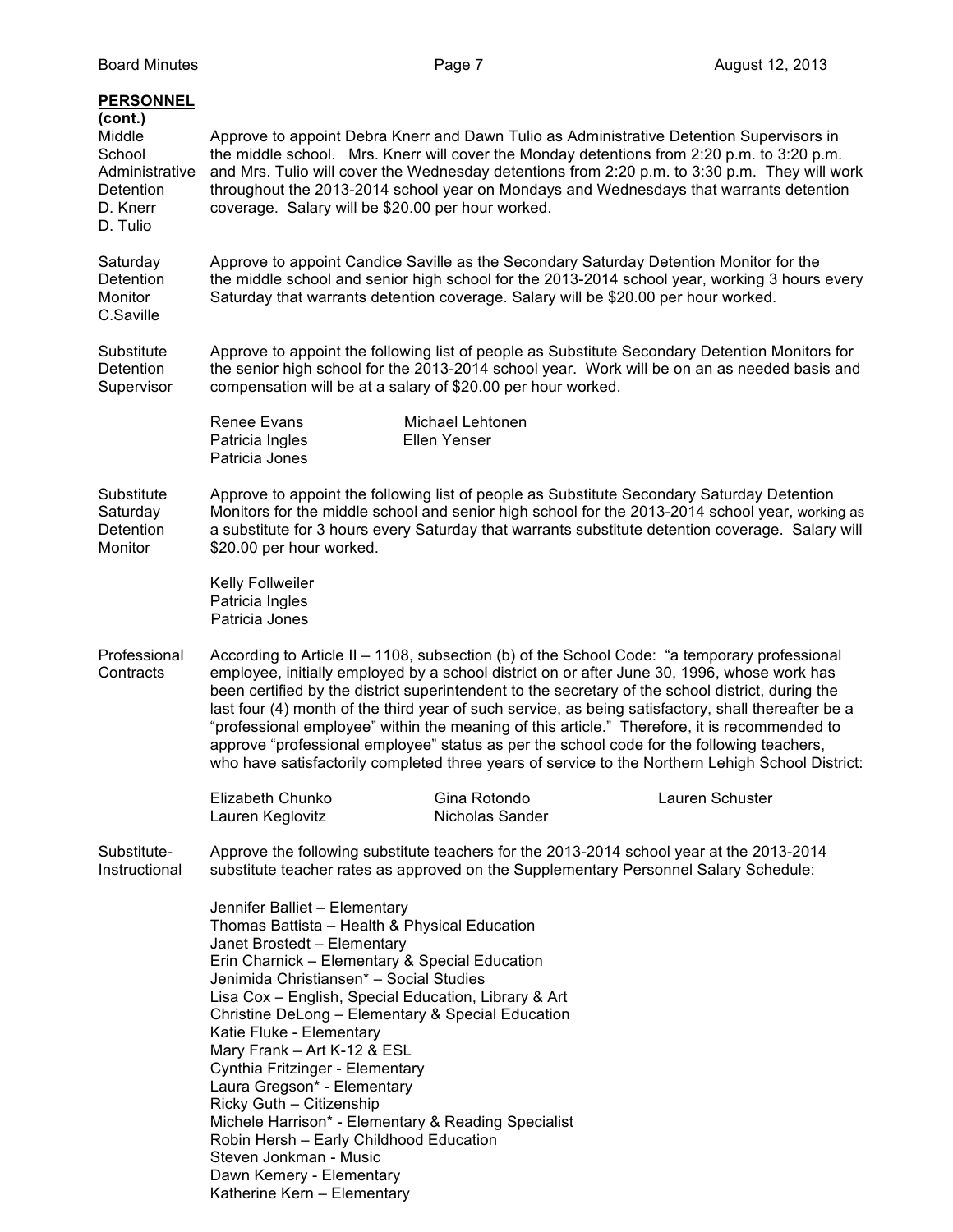| (cont.)                                                                  | <b>PERSONNEL</b> Lori King - Elementary<br>Jacquelyn Kinsella - Elementary & ESL<br>Amber Kistler - Elementary<br>Michelle Krill - Elementary<br>Kayla Kromer* - Elementary<br>Ashley Krutsick - Elementary & Middle Level Math<br>Samantha Lilly - Elementary & Special Education<br>Donna Lobach-Berger* - Elementary<br>Heather MacCorkle Edick - English<br>Deborah Magnotta - Elementary & Reading Specialist<br>Stephanie Mohler - Elementary<br>Robert Naugle - Math<br>Christine Nemeh - Elementary & ESL<br>Joseph Nester - Special Education & Social Studies<br>Theresa Oliveira - Elementary<br>Patricia Passick - Art K-12<br>Kayla Perkowski - Elementary & Special Education<br>Amanda Radishofski - Elementary & Special Education<br>Stephen Reimert - Social Studies<br>Linda Sarver - Art<br>Monique Seiler - Elementary & Middle Level English<br>Courtney Seremula - Elementary, Special Education, MS English & Social Studies<br>Samantha Sontag - Elementary & Middle Level Science<br>Virginia Stevenson - Special Education, English, Social Studies, Middle Level Math<br>Felicia Strauch - Elementary<br><b>Gerald Strubinger - Social Studies</b><br>Anthony Tulio - Elementary & Middle Level Math 7-9<br>Nina Weiss - Elementary<br>Jane Wessner - Elementary<br>Stephanie Yelles - Elementary<br>*Pending Verification of Missing Documents |                                                                                                                                                                                                                                                                                                                                           |
|--------------------------------------------------------------------------|-----------------------------------------------------------------------------------------------------------------------------------------------------------------------------------------------------------------------------------------------------------------------------------------------------------------------------------------------------------------------------------------------------------------------------------------------------------------------------------------------------------------------------------------------------------------------------------------------------------------------------------------------------------------------------------------------------------------------------------------------------------------------------------------------------------------------------------------------------------------------------------------------------------------------------------------------------------------------------------------------------------------------------------------------------------------------------------------------------------------------------------------------------------------------------------------------------------------------------------------------------------------------------------------------------------------------------------------------------------------------------|-------------------------------------------------------------------------------------------------------------------------------------------------------------------------------------------------------------------------------------------------------------------------------------------------------------------------------------------|
| Substitute-<br>Non-<br>Schedule:<br>Instructional<br>Aides/<br>Secretary | Claire Danko<br>Dima Hanna<br>Janice Herzog<br>Joseph Heyer<br>Jamie Kuhns<br>Lisa Lamon<br>Maureen McCullion                                                                                                                                                                                                                                                                                                                                                                                                                                                                                                                                                                                                                                                                                                                                                                                                                                                                                                                                                                                                                                                                                                                                                                                                                                                               | Approve the following individuals as substitute secretaries/aides for the 2013-2014 school year<br>at the 2013-2014 substitute rate as approved on the Supplementary Personnel Salary<br>Kay O'Donnell<br>Andrea Rosario<br><b>Christine Sigley</b><br><b>Catherine Smith</b><br>Rosetta Strohl<br>Kathleen Troxell<br>Janice Wasilkowski |
| Cafeteria<br>Workers                                                     | Lynne McGeehan<br>Melanie Mohr<br>Schedule:                                                                                                                                                                                                                                                                                                                                                                                                                                                                                                                                                                                                                                                                                                                                                                                                                                                                                                                                                                                                                                                                                                                                                                                                                                                                                                                                 | <b>Tina Williams</b><br>Approve the following individuals as substitute cafeteria workers for the 2013-2014 school year<br>at the 2013-2014 substitute rate as approved on the Supplementary Personnel Salary                                                                                                                             |
|                                                                          | <b>Gail Bauer</b><br><b>Elaine Bilous</b><br>Schelene Fritzinger<br>Rosa George<br>Dima Hanna<br>Joseph Heyer<br>Jamie Kuhns<br>Dawn Martinez                                                                                                                                                                                                                                                                                                                                                                                                                                                                                                                                                                                                                                                                                                                                                                                                                                                                                                                                                                                                                                                                                                                                                                                                                               | Laura Landis<br><b>Maureen McCullion</b><br>Andrea Rosario<br><b>Christine Sigley</b><br>Kathleen Troxell<br>Janice Wasilkowski                                                                                                                                                                                                           |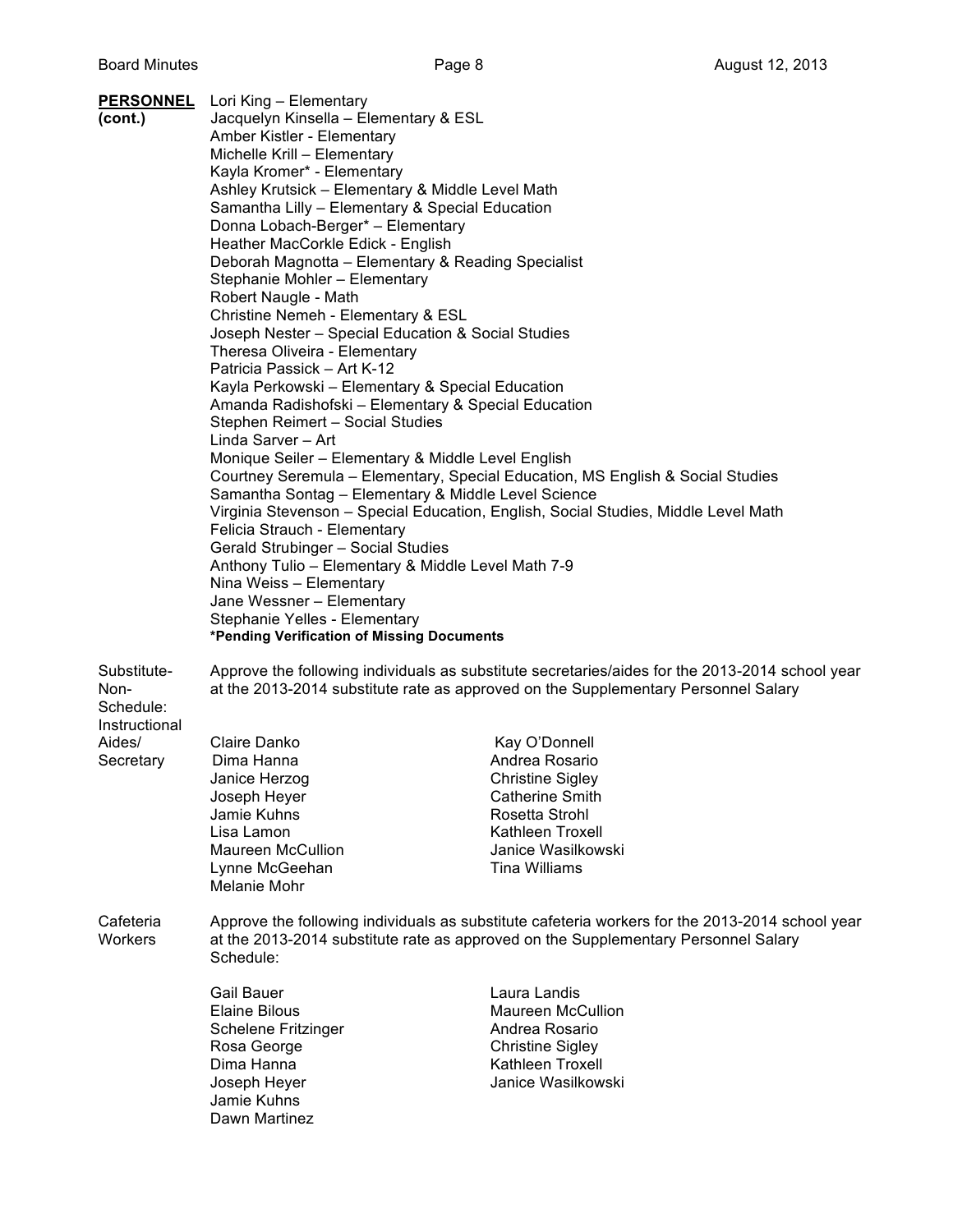## **PERSONNEL**

Custodians Approve the following individuals as substitute custodians for the 2013-2014 school year at the 2013-2014 substitute rate as approved on the Supplementary Personnel Salary Schedule:

|                                                                               | Gail Bauer<br>Theresa Hall | <b>Steven Andrews</b>                                            | Kay O'Donnell<br>John Passaro*<br>Rosetta Strohl                                                                                                                                                                                                                                                                                                           |
|-------------------------------------------------------------------------------|----------------------------|------------------------------------------------------------------|------------------------------------------------------------------------------------------------------------------------------------------------------------------------------------------------------------------------------------------------------------------------------------------------------------------------------------------------------------|
|                                                                               | Joseph Heyer               | Stephen Hunsicker*<br>*Pending Verification of Missing Documents | Matthew Waters*<br><b>Robert Wetzel</b>                                                                                                                                                                                                                                                                                                                    |
|                                                                               | YEA:<br>NAY:               | Mr. Williams, Mr. Hartman (8)<br>None $(0)$                      | Mr. Distler, Mr. Fedorcha, Mr. Follweiler, Mrs. Ganser, Mr. Green, Mrs. Kulp,                                                                                                                                                                                                                                                                              |
| <b>PERSONNEL</b><br><u>(cont.)</u>                                            |                            | Education approves the following personnel item:                 | Mrs. Ganser made a motion, which was seconded by Mr. Williams, that the Board of                                                                                                                                                                                                                                                                           |
| Slatington<br>enance<br>K. Dibilio                                            |                            |                                                                  | Approve a stipend in the amount of \$500.00 for Ms. Kori Dibilio for maintenance<br>Website Maint- and updates of the Slatington Elementary website during the 2013-2014 school year.<br>Stipend to be funded by Slatington Elementary principal's discretionary account.                                                                                  |
|                                                                               | YEA:                       | Mr. Hartman (7)                                                  | Mr. Distler, Mr. Follweiler, Mrs. Ganser, Mr. Green, Mrs. Kulp, Mr. Williams,                                                                                                                                                                                                                                                                              |
|                                                                               | NAY:<br>ABS:               | None $(0)$<br>Mr. Fedorcha (1)                                   |                                                                                                                                                                                                                                                                                                                                                            |
| <b>POLICY</b>                                                                 |                            | approves the following policy item:                              | Mr. Fedorcha made a motion, which was seconded by Mrs. Ganser, that the Board of Education                                                                                                                                                                                                                                                                 |
| Non-Resident<br><b>Students</b>                                               |                            | on their house is scheduled for September 3, 2013.               | Approve the request of the parents of a first grade student at Peters Elementary School,<br>and a fourth grade student at Slatington Elementary School who are moving into<br>Washington Township to allow their students to begin the 2013-2014 school year in<br>Northern Lehigh School District in accordance with school board policy #202. Settlement |
|                                                                               | YEA:<br>NAY:               | Mr. Williams, Mr. Hartman (8)<br>None $(0)$                      | Mr. Distler, Mr. Fedorcha, Mr. Follweiler, Mrs. Ganser, Mr. Green, Mrs. Kulp,                                                                                                                                                                                                                                                                              |
| <b>CURRIC-</b><br><b>ULUM AND</b><br><b>INSTRUC-</b><br><u>TION</u>           |                            | approves the following curriculum and instruction items:         | Mr. Follweiler made a motion, which was seconded by Mr. Fedorcha, that the Board of Education                                                                                                                                                                                                                                                              |
| Center for<br>Humanistic<br>Change<br>2013-2014                               |                            | use these services.                                              | Approve to authorize the superintendent to execute a letter of agreement for the 2013-2014<br>academic year with the Center for Humanistic Change, Inc., to provide Student Assistance<br>Program (SAP) Liaison services. The Student Assistance Teams in our school district will                                                                         |
| <b>CLIU Special</b><br>Education<br><b>Services</b><br>Agreement<br>2013-2014 |                            | for the 2013-2014 school year.                                   | Approve to authorize the superintendent to execute an agreement between the Northern Lehigh<br>School District and the Carbon Lehigh Intermediate Unit #21 to provide special education services                                                                                                                                                           |
| <b>Behavioral</b><br>Health<br>Private<br>Academic<br>School                  |                            | 2013-2014 school year.                                           | Approve to authorize proper officials to enter into an agreement between the Northern Lehigh<br>School District and Behavioral Health Associated Licensed Private Academic School for the<br>purpose of furnishing regular education or special education programs for students for the                                                                    |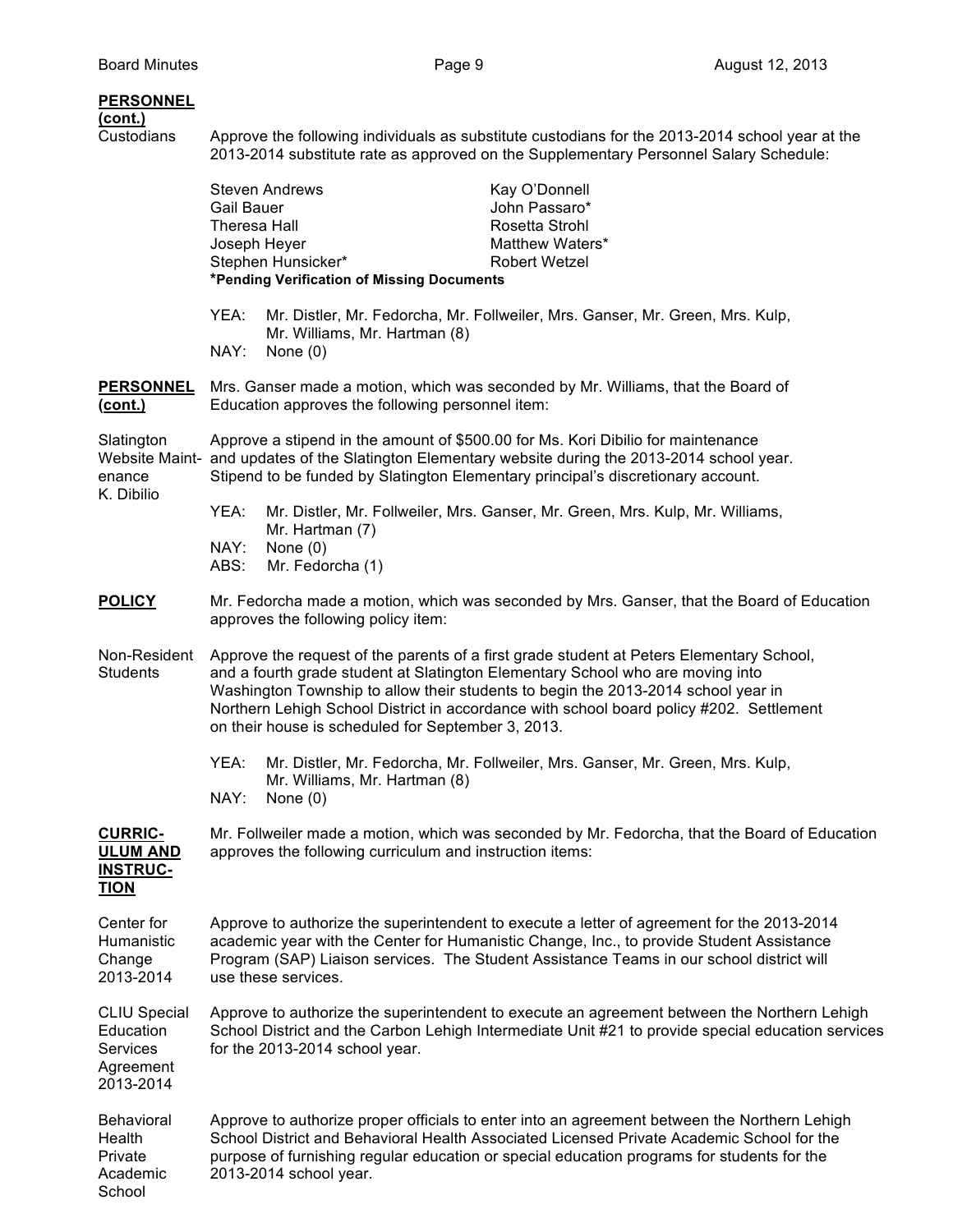| <b>CURRIC-</b><br><b>ULUM AND</b><br><b>INSTRUC-</b><br><b>TION</b><br>(cont.)<br>Headstart<br>2013-2014 | obligation of the district is to provide one classroom.                                                                                                                                                                                                | Authorize Community Services for Children to operate the Head Start Pre-K program at<br>Pre-K Program Peters Elementary School from September 3, 2013 through May 20, 2014. The only                                                                                                                                                 |          |  |
|----------------------------------------------------------------------------------------------------------|--------------------------------------------------------------------------------------------------------------------------------------------------------------------------------------------------------------------------------------------------------|--------------------------------------------------------------------------------------------------------------------------------------------------------------------------------------------------------------------------------------------------------------------------------------------------------------------------------------|----------|--|
| Induction<br>Program                                                                                     |                                                                                                                                                                                                                                                        | Approve the following teacher as helping teacher in the Northern Lehigh School District<br>Induction Program for the 2013-2014 school year:                                                                                                                                                                                          |          |  |
|                                                                                                          | <b>Helping Teacher</b>                                                                                                                                                                                                                                 | Inductee                                                                                                                                                                                                                                                                                                                             | Stipend  |  |
|                                                                                                          | <b>Timothy Hauck</b>                                                                                                                                                                                                                                   | <b>Ashlie Eckert</b>                                                                                                                                                                                                                                                                                                                 | \$750.00 |  |
|                                                                                                          | YEA:<br>Mr. Williams, Mr. Hartman (8)<br>NAY:<br>None $(0)$                                                                                                                                                                                            | Mr. Distler, Mr. Fedorcha, Mr. Follweiler, Mrs. Ganser, Mr. Green, Mrs. Kulp,                                                                                                                                                                                                                                                        |          |  |
| <b>NEW</b><br><b>BUSINESS</b><br>Resolution                                                              | Education approves the following new business item:                                                                                                                                                                                                    | Mrs. Ganser made a motion, which was seconded by Mr. Fedorcha, that the Board of                                                                                                                                                                                                                                                     |          |  |
| Supporting<br>Removal of<br>Article XVI-C                                                                | RESOLVED, the Board of Education approves the Resolution Supporting Removal of<br>Article XVI-C from the Public School Code of 1949, as presented.                                                                                                     |                                                                                                                                                                                                                                                                                                                                      |          |  |
|                                                                                                          | YEA:<br>Mr. Williams, Mr. Hartman (8)<br>NAY:<br>None $(0)$                                                                                                                                                                                            | Mr. Distler, Mr. Fedorcha, Mr. Follweiler, Mrs. Ganser, Mr. Green, Mrs. Kulp,                                                                                                                                                                                                                                                        |          |  |
| <b>FINANCIAL</b>                                                                                         | approves the following financial items:                                                                                                                                                                                                                | Mr. Follweiler made a motion, which was seconded by Mrs. Kulp, that the Board of Education                                                                                                                                                                                                                                           |          |  |
| Financial<br>Reports                                                                                     | Approve the Following Financial Reports:<br>General Fund month of June (unaudited)                                                                                                                                                                     | NLMS Student Activities Account months of May, June and July<br>NLHS Student Activities and Scholarship Account months of May, June and July                                                                                                                                                                                         |          |  |
| List of<br><b>Bills</b>                                                                                  | Approve the Following List of Bills:<br>General Fund months of June, July & August 2013<br>Cafeteria Fund month of June 2013<br>Refreshment Stand month of June 2013<br>Capital Construction month of June 2013<br>Capital Projects month of June 2013 |                                                                                                                                                                                                                                                                                                                                      |          |  |
| Close<br>Class of<br>2013 Acct.                                                                          |                                                                                                                                                                                                                                                        | Approve the request of the senior high school to close the Class of 2013 account in<br>accordance with the Student Activities Account guidelines. The account balance is<br>\$492.66 and the Class of 2013 is recommending that the funds be split equally and<br>Transferred to the Class of 2014, Class of 2015 and Class of 2016. |          |  |
|                                                                                                          | Class of 2014 - \$164.22<br>Class of 2015 - \$164.22<br>Class of 2016 - \$164.22                                                                                                                                                                       |                                                                                                                                                                                                                                                                                                                                      |          |  |
| Per Capita<br>Abatements/<br>Exonerations                                                                | the guidelines, as presented.                                                                                                                                                                                                                          | Approve abatement/exoneration requests of per capita taxes, for the residents that fall within                                                                                                                                                                                                                                       |          |  |
| Rescind<br>Middle School<br>Door Project                                                                 | be paid from the Capital Projects account.                                                                                                                                                                                                             | Rescind motion authorizing Administration to enter into contracts with successful bidder for<br>the Middle School Door Replacement project with a not to exceed amount of \$57,320 to                                                                                                                                                |          |  |